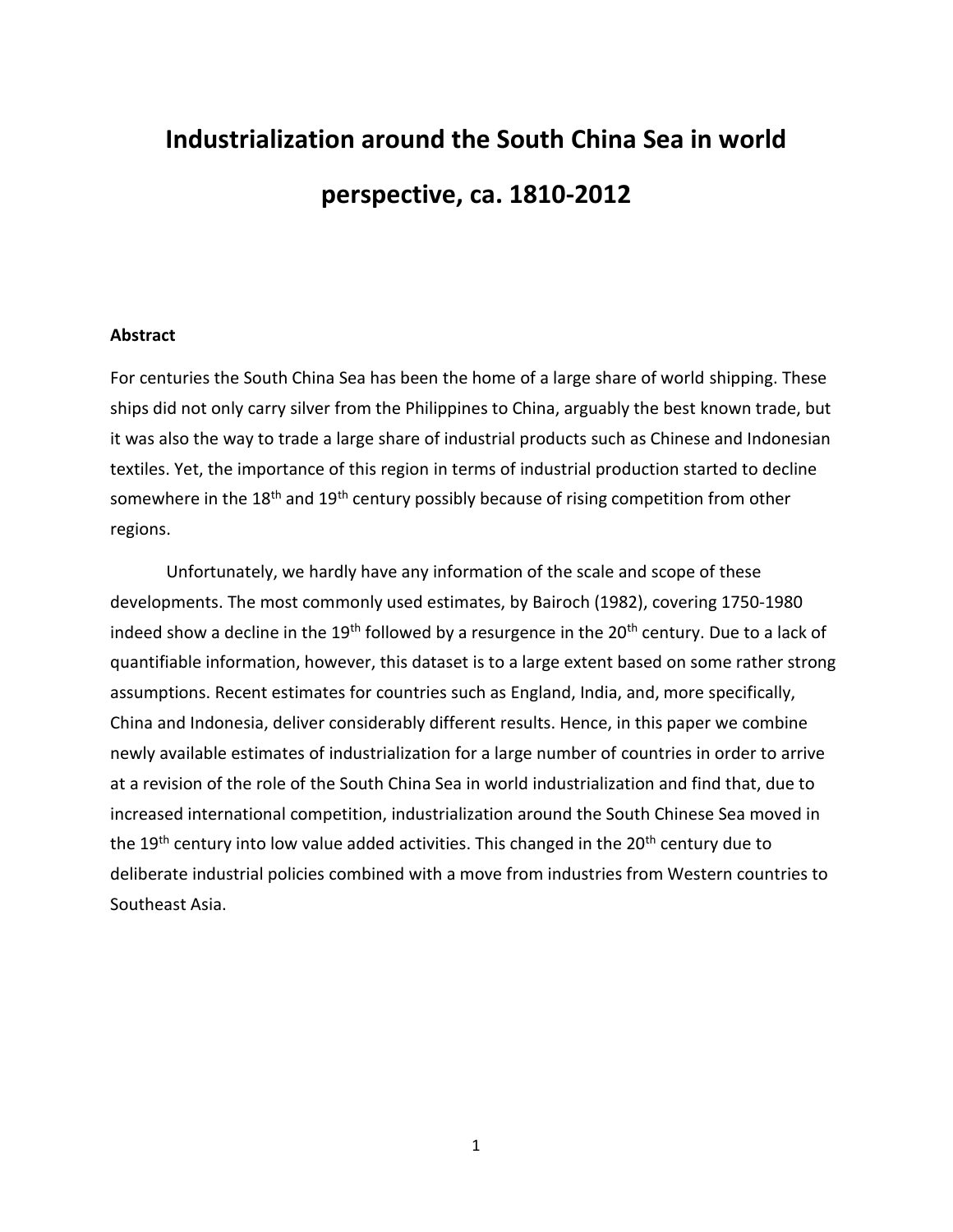#### **1. Introduction**

Today, the world development of industrialization is a hotly debated topic. Not only is it associated with development policies and is it a "principle economic indicator" within the EU for predicting world economic crises, but more recently it is also linked to environmental degradation and social inequality.

Indeed, the importance of industrialization is difficult to underestimate and its shifting concentration across the globe is therefore important to understand. Indeed, in the 17<sup>th</sup> and  $18<sup>th</sup>$  century industry had probably been located mainly around the South China Sea. Which has also been the home of a large share of world shipping. These ships did not only carry silver from the Philippines to China, arguably the best known trade, but it was also the way to trade a large share of industrial products such as Chinese and Indonesian textiles. It is therefore no wonder that the Portuguese and Dutch traders were eager to enter this lively trade in the 17<sup>th</sup> century. Yet, the importance of this region in terms of industrial production started to decline somewhere in the 18<sup>th</sup> and 19<sup>th</sup> century possibly because of rising competition from other regions. Yet, in the 20<sup>th</sup> century this trend was reversed again with rising shares of industrialization by the countries around this sea. Allen (2011) even called this a "world cycle".

Unfortunately, we hardly have any information of the scale and scope of these developments. The most commonly used estimates, by Bairoch (1982), covering 1750-1980, are at the basis of many of these debates. Yet, Bairoch's estimates, even though they form a bold attempt, are, largely because of lack of data, based on some daring assumption. For example, Chinese industrial output in 1750 is simply assumed to be 10% lower than Europe's. Yet, since this publication, a vast amount of new evidence has come available. We therefore think that it is time to put forward a revision. This is what is done in the following Section. We do find, in accordance with Allen (2011) that the region of the South China Sea went through a full cycle of industrialization with a decline in the  $19<sup>th</sup>$  and start twentieth century and a resurgence the past decades. We provide a tentative explanation for this pattern in Section 3 and end with a brief conclusion.

#### **2. New estimates: The South China Sea region in a world perspective**

*Data and Source*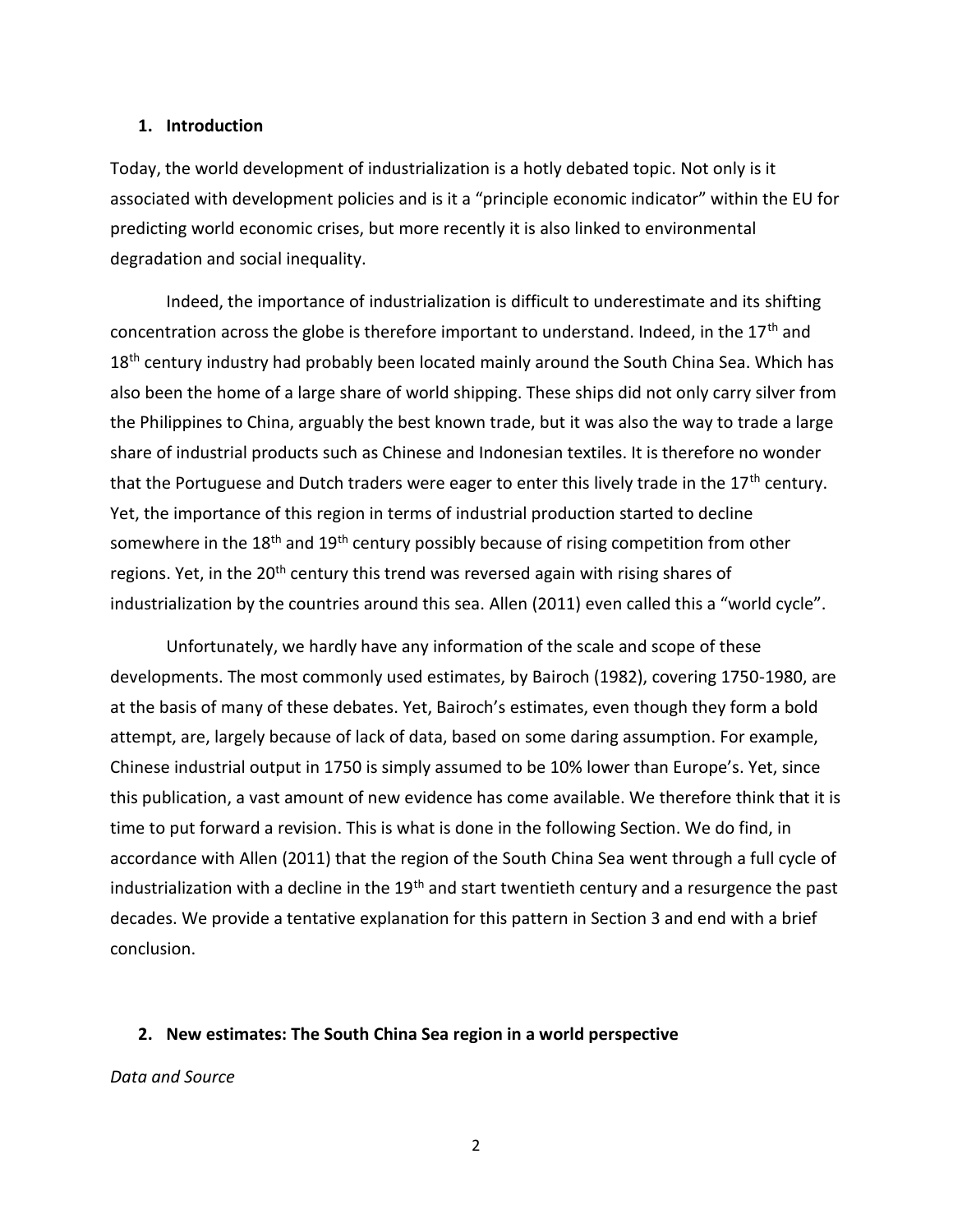Before describing how the data are constructed, it is important to define exactly what we are measuring. Whereas Bairoch used value added in manufacturing, we use vale added in industry as defined in the national accounts, i.e. mining, manufacturing and construction in 2005 international USD. There are several reasons for preferring this measure. First, many of the newly available studies do not distinguish between manufacturing and the other industrial sectors. Secondly, omitting mining and construction is likely to bias our results towards industrial activities in Western countries that are less dependent on these two sectors.

The starting point of our data collection effort are the national accounts statistics of the United Nations [\(https://unstats.un.org/unsd/snaama/introduction.asp\)](https://unstats.un.org/unsd/snaama/introduction.asp). These contain annual data for all countries in the world back to 1970. These were extended backwards using the *Yearbook of National Accounts* and the *UN Statistical Yearbook*. In turn, these estimates were brought back in time using the industrial production index from Mitchell (2007a, b, c). In some cases Mitchell provided separate series for mining and manufacturing. In those cases, we created one single index using 2005 weights in order to be consistent with the remainder of our series. Finally, we used a number of alternative sources that are in the list of sources at the end of this paper. We are aware that we did not exhaust all possible sources and we will update it in the coming months.

This way of constructing data, by linking various indices, may generate two important type of errors. First, the so-called Gerschenkron-effect in which fast growing sectors get a higher weight and, hence, their growth will be overestimated. Yet, as pointed out before, we link

| 1810  | 41%  |
|-------|------|
| 1850  | 55%  |
| 1880s | 80%  |
| 1900s | 86%  |
| 1920s | 88%  |
| 1940s | 84%  |
| 1960s | 95%  |
| 1980s | 100% |
| 2000s | 100% |
|       |      |

**Table 1.** Share of direct observations in total world industrial output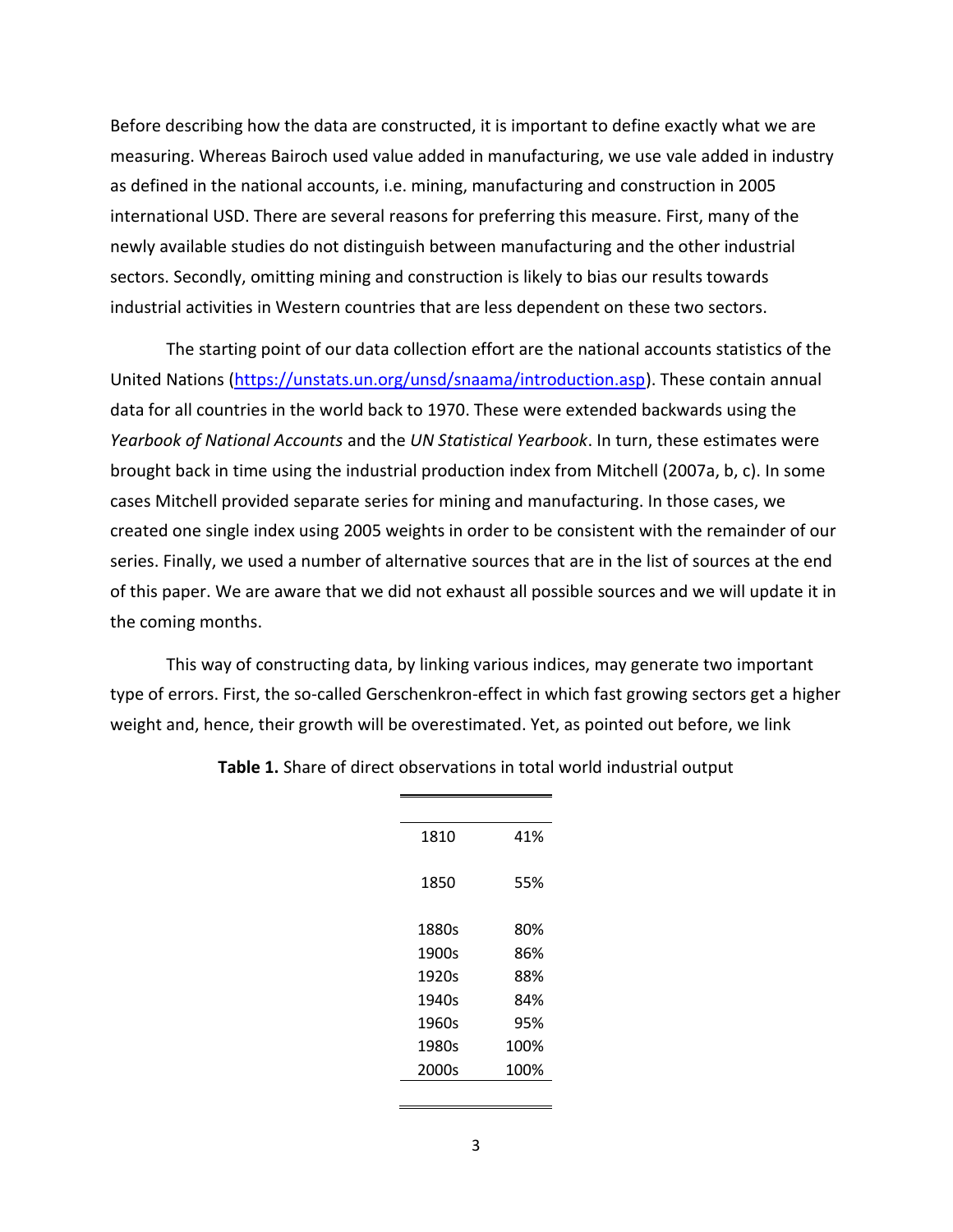multiple constant price indices together with different base year weights. Even though still likely to generate bias, this bias will be relatively small. Second, the further we go back in time, the more we lack data. Hence, we assumed the countries that did not report data to move in line with comparable countries that have data. Even though this again may introduce a bias, the problem is less severe than might be thought because most of the major industrialized countries report data back to 1810. Table 1 reports the share of total industrial production for which we have direct observations where we can see that at the lowest in 1810 we still have direct observations for 41% of total world industrial production.

Our results are plotted in Figure 1. Here you can see that the share of the South China Sea region industrial production goes from 16% in 1810, to around 2% around World War II and moves up to around

**Figure 1.** World industrial output compared to the output of the South China Sea region, 1810- 2010 (1990 GK dollars, log 2 scale)



18% today. Needless to say that China explains the majority of this rise, making up no less than 15% of total world production today. Indeed, looking at Figure 2, we may note that China went through a full cycle, being an industrial leader at the start of the 19<sup>th</sup> century, then regressed before taking first place again in the 21<sup>st</sup> century. The explanation of this phenomenon is clearly the Industrial Revolution as it occurred in northwestern Europe in the 19<sup>th</sup> century. If we combine Figure 1 and 2, we can see that, even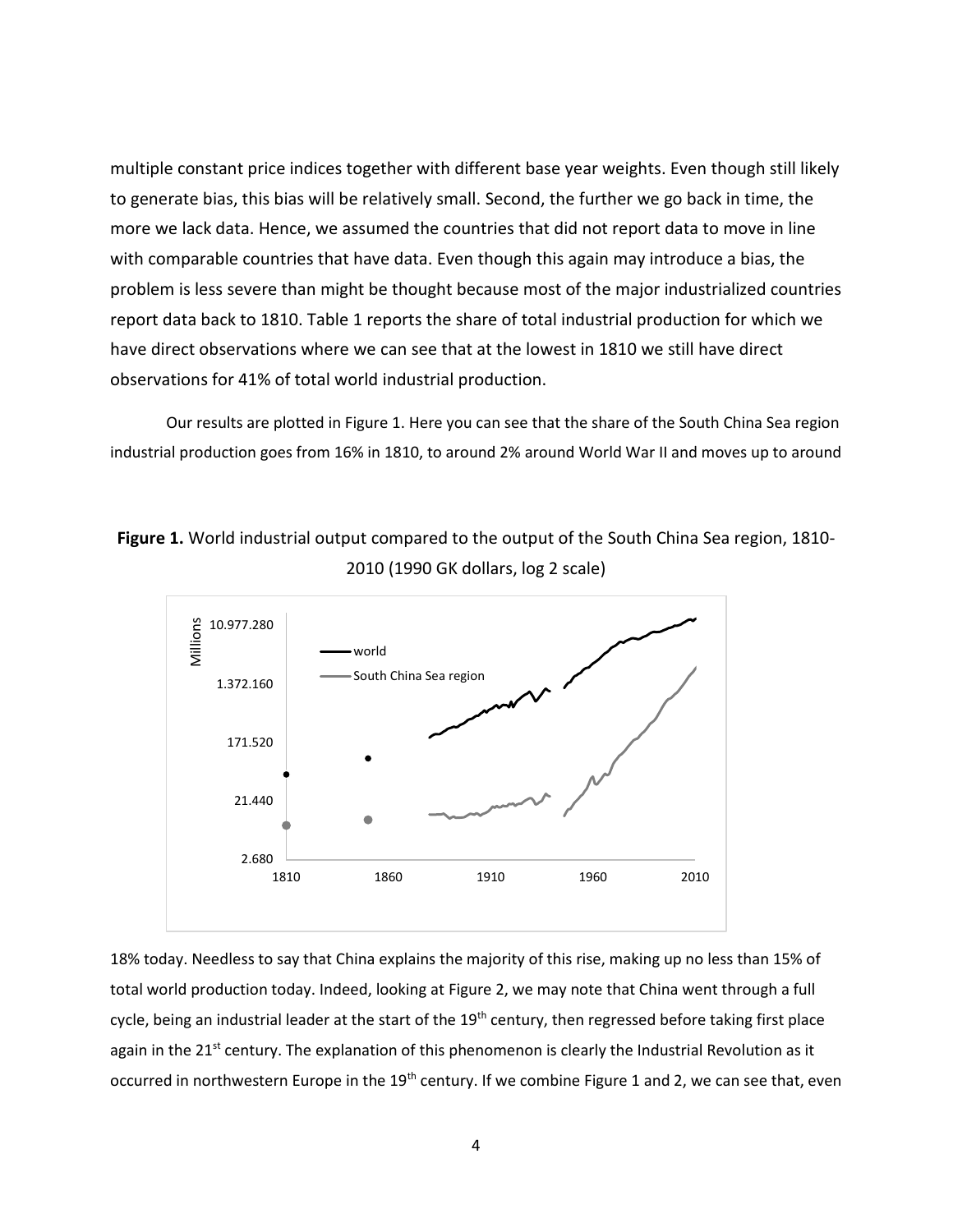

**Figure 2.** Share of major industrial countries in total world output

though the industrial production in the South China Sea region still grew, its share in world production fell due the massive rise in output in England, Germany, and the USA. The reason why the Industrial Revolution occurred in these countries. is plenty. However, broadly the arguments center on factor prices (Allen 2009; Broadberry and Campbell 2009; Van Zanden 2009), markets (for example in colonies (e.g. Pomeranz 2000), and institutions such as the European marriage pattern (De Moor and Van Zanden 2010), the Enlightenment creating a scientific culture (Mokyr 2010), bourgeois culture (McCloskey 2010), and the inclusiveness of a society (Acemoglu and Robinson 2012). All these factors generated a dynamic of increasing technological innovation and increased capital intensiveness within Western economies. Yet, we will not deal with this fundamental question. Rather, we try to get some insight into how this rise of industrialization influenced industrial production in the South China Sea region.

#### **3. Explaining industrialization: a theoretical framework**

The period under study covers the start of mass industrialization in many Western countries with the notable exception of England, and possibly Belgium, which started to industrialize even earlier. This increase in industrialization in the Western countries is beyond doubt: per capita industrialization almost doubled in Britain between 1850 and 1880. At the same time, it more than doubled in the USA and Germany, both countries starting from a lower level.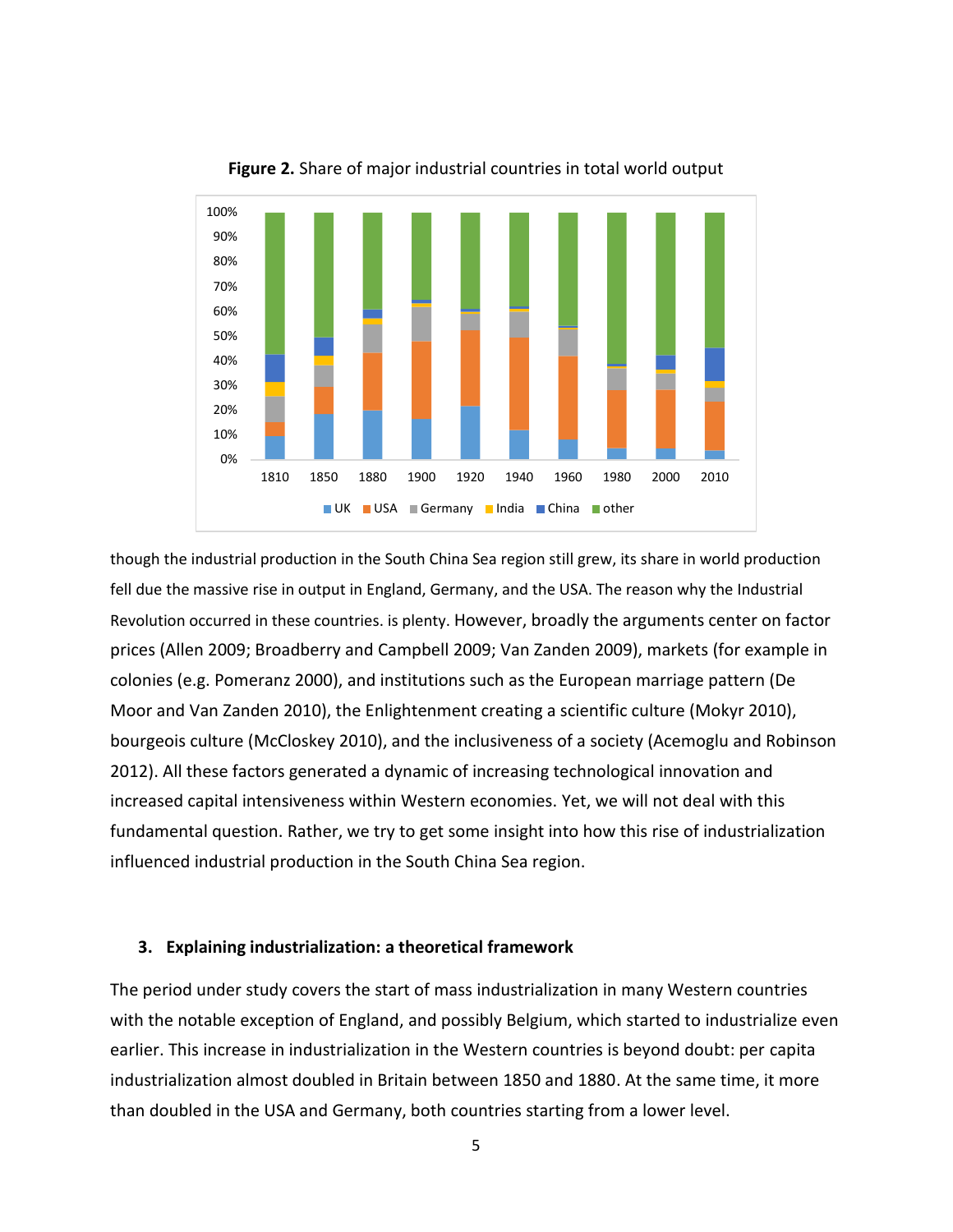The question is, of course, how this industrialization in developed economy affected the developing path of the South China Sea region. Indeed, that there was an effect is often taken for granted. Bairoch (1980, 273) even stated explicitly that "after 1813 the total volume of manufacturing production of the Third World was beginning to fall due to the impact of imports

|      |                                          | <b>British</b> |         |       |       |       |  |  |
|------|------------------------------------------|----------------|---------|-------|-------|-------|--|--|
|      | <b>Britain</b>                           | Germany        | USA     | India | China | Peru  |  |  |
|      | Industry per capita (2005 Intl. Dollars) |                |         |       |       |       |  |  |
| 1850 | 538.5                                    | 335.8          | 396.8   | 15.1  | 17.6  | 102.4 |  |  |
|      |                                          |                |         |       |       |       |  |  |
| 1880 | 1,083.4                                  | 842.6          | 929.0   | 15.6  | 18.7  | 47.9  |  |  |
| 1890 | 1,158.1                                  | 710.2          | 1,174.9 | 16.1  | 18.9  | 50.6  |  |  |
| 1900 | 1,357.7                                  | 917.7          | 1,515.2 | 17.8  | 19.3  | 86.3  |  |  |
| 1910 | 1,428.7                                  | 1,215.5        | 2,041.5 | 22.0  | 19.7  | 148.4 |  |  |
|      | share world industrial output            |                |         |       |       |       |  |  |
| 1850 | 18.7%                                    | 8.8%           | 11.1%   | 3.8%  | 6.5%  | 0.21% |  |  |
|      |                                          |                |         |       |       |       |  |  |
| 1880 | 20.0%                                    | 11.2%          | 23.6%   | 2.2%  | 3.5%  | 0.07% |  |  |
| 1890 | 17.6%                                    | 12.4%          | 28.2%   | 1.8%  | 2.2%  | 0.06% |  |  |
| 1900 | 16.1%                                    | 13.4%          | 31.7%   | 1.5%  | 1.5%  | 0.08% |  |  |
| 1910 | 12.7%                                    | 13.8%          | 35.9%   | 1.3%  | 1.3%  | 0.11% |  |  |
|      |                                          |                |         |       |       |       |  |  |

 **Table 2.** Per capita industrial output and world shares in selected countries, 1850-1910

from the metropolitan countries."

Yet, irrespective of this firm statement, it remains unclear if (and in what way) the starting industrialization in the Western economies affected the developing countries. Several theories do exist that hypothesize about this relationship. First, there are the Hecksher Ohlin type theories. In those theories it is argued that industries will arise in those regions with cheap factors of n such as capital and raw materials The main idea is that capital is much cheaper than labour in Northwestern Europe and, hence, capital intensive (high value added) production will take place in these countries. The goods will also be exported to the rest of the world which will, hence, focus on the production of labour and raw material intensive (low value added) production (e.g. Helg and Tajoli 2005).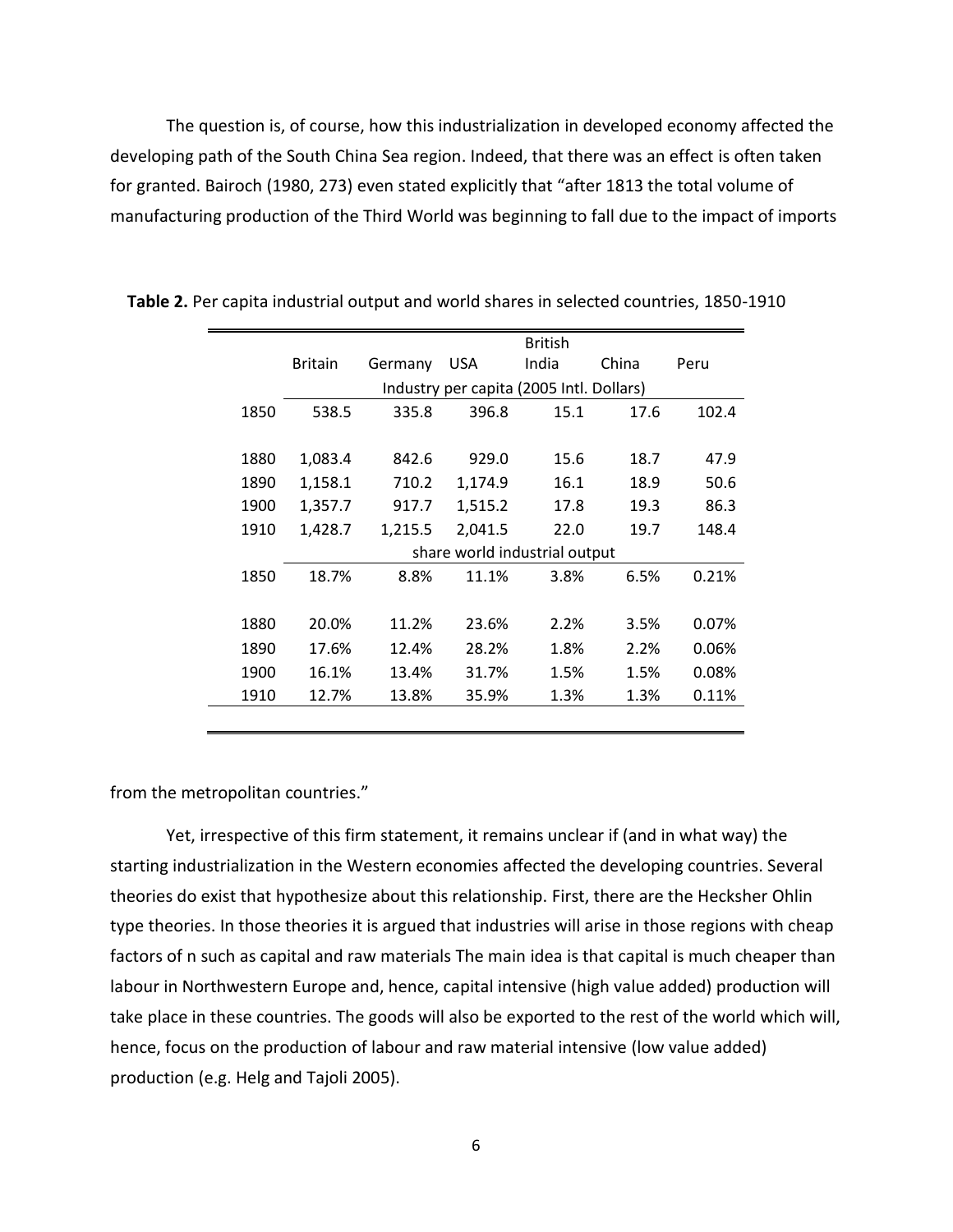A second theory on the effect of industrial production in Northwestern Europe on industrialization of the rest of the world, based on New Economic Geography, hypothesize that industries will be located close to the markets where they can sell their products. Here, richer regions with bigger consumer markets (i.e. Western economies) will attract more new industries (Krugman and Venables 1995). This type of theory is largely based on transaction costs. As long as these are high, industries will indeed locate in those places with the biggest consumer markets. Yet, when transaction costs will fall, industries are expected to be located in places that have cheap labour and raw materials while their end-products can be cheaply transported to the place with the biggest consumer markets.

A third set of theories hypothesize that for countries that are behind a technological leader it is easier to import modern technologies and, hence, they create economic growth. In other words, differences across countries disappear when a developing countries approaches a technological leader (e.g. Henderson and Russell 2005).

The predictions of these three types of theories can be easily summarized:

- a) The factor endowments approach predicts specialization where developing countries will focus on labour intensive production and raw materials. This difference is persistent over time.
- b) The economies of scale theories initially have a similar prediction but, with falling transaction costs, expect increasingly equal distribution of industrialization over the world.
- c) The institutional theories expect temporary differences as follower countries can cheaply copy already existing technologies and, hence, catch up with technologically leading countries.

# **4. Explaining Industrial Development in the Global Perspective**

As shown in the previous Section, possible convergence of industrial production depends on either transport and transaction costs or on the ability to implement new technologies from advanced countries. Both factors require interaction among world regions. Hence, we will divide the period under study into three sub-periods based on the level of world integration, i.e,. the Great Specialization (1810-1910), global disintegration (1910-1980), and reglobalisation (1980- …).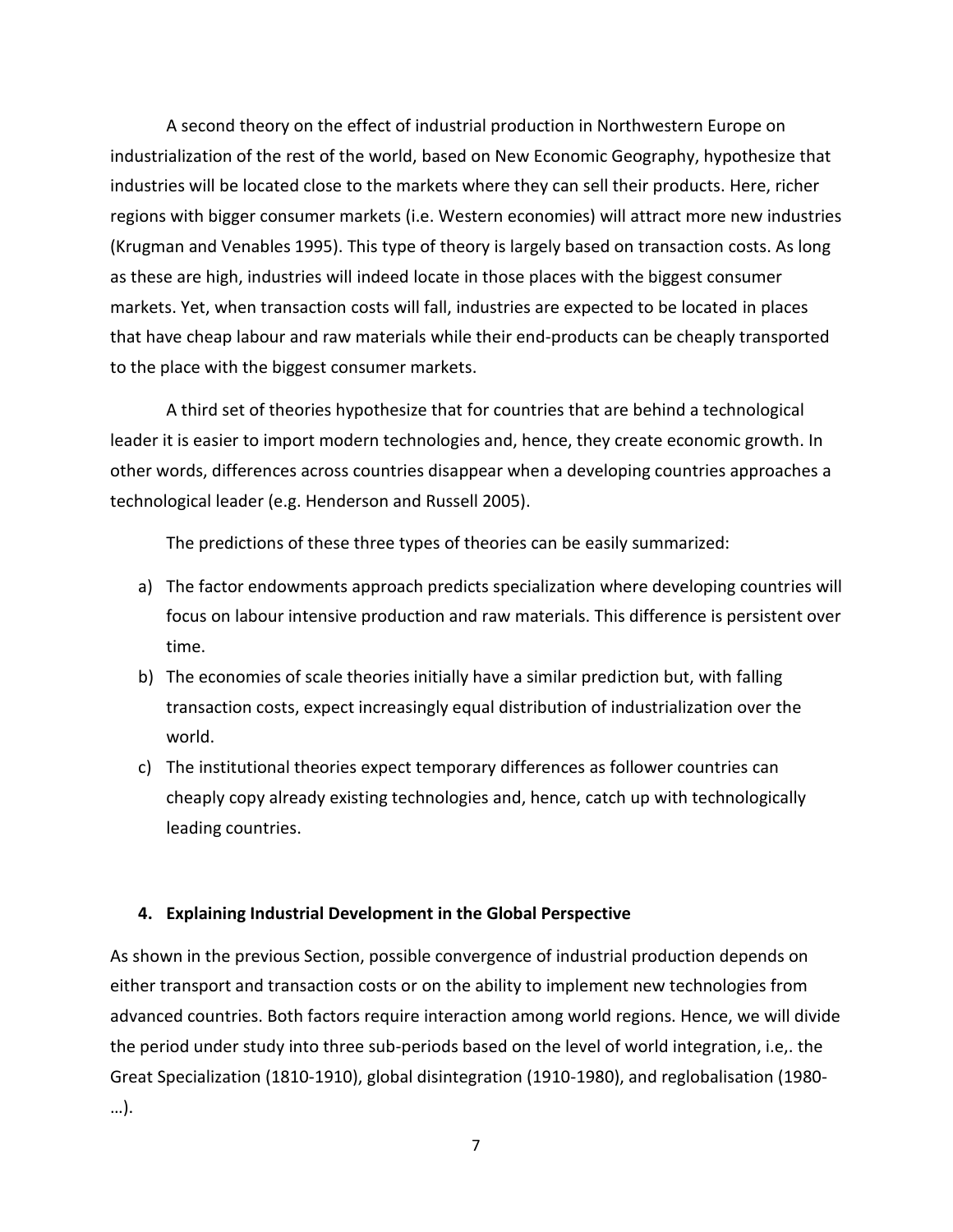# *The Great Specialization*

This period after the mid-19<sup>th</sup> century, which last until the disintegration of the world economy in World War I, is called the "Great Specialization" (Findlay and O'Rourke 2007).This was the period in which trade was straightforward and in which Western economies took a lead industrialization by making their industries increasingly capital intensive. Simultaneously, it is argued that the industries in developing economies became increasingly more reliant on raw material production and labour intensive production. A clear example of this pattern for the



**Figure 3.** Output index in different sectors of industry in 1850,1887 and 1911 (1850=100)

*Source:* Shi Zhihong, Xuyi, Ni Yuping and Bas van Leeuwen (2014)

South China Sea region is given in Figure 3. Here we witness an output index of different sectors in China with 1850 being equal to 100. It is immediately clear from this Figure that with the opening of port cities from the 1880s onwards, China started to increasingly specialize in raw materials and repair services of foreign boats (Peng Zheyi, 1957).

A debate has been going on, especially for India, whether this specialization effect might actually have regressed the capital intensive industries in developing economies and, hence,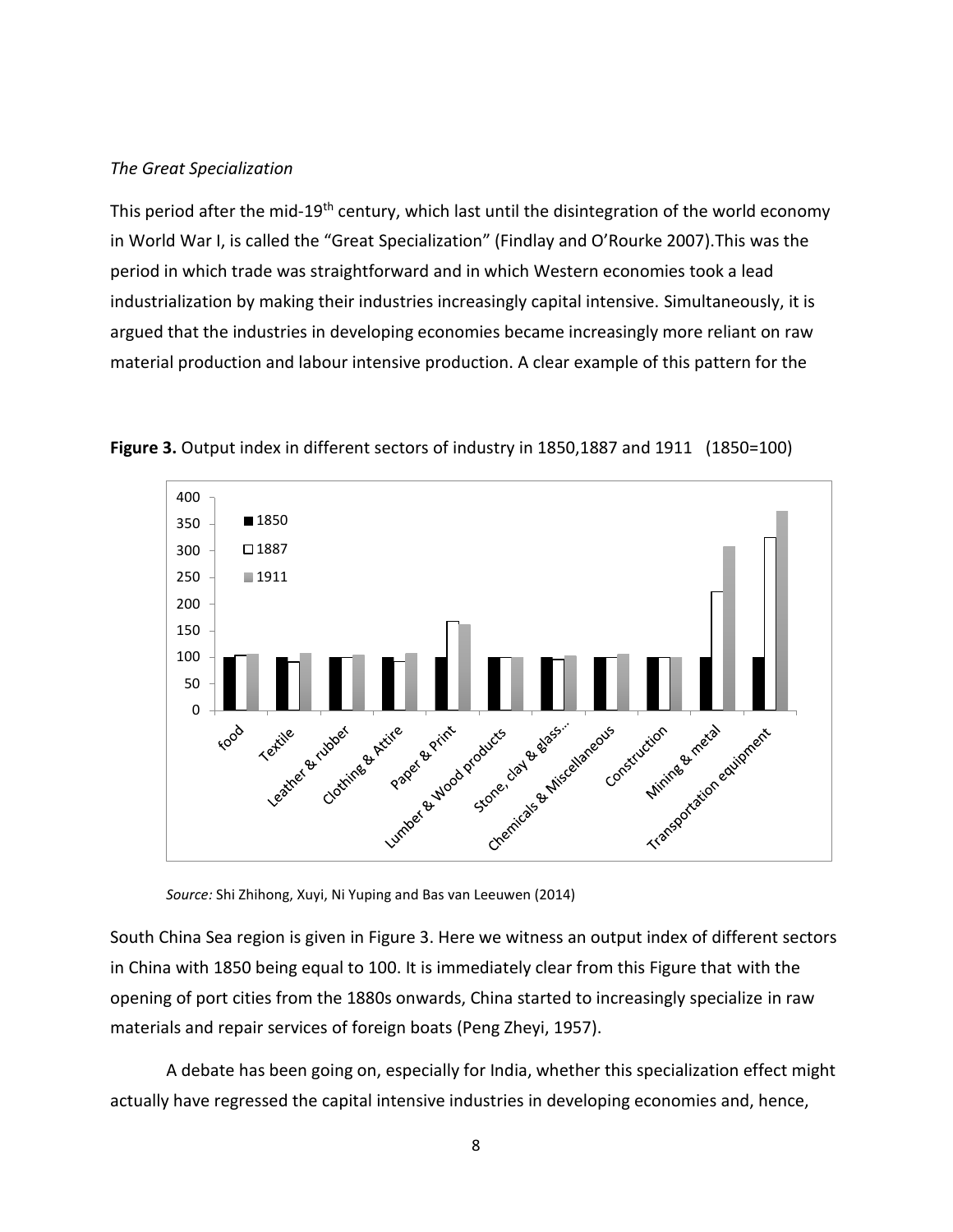caused a deindustrialization (e.g. Parthasarathi 2011; Roy 1999).Yet, as shown by Figure 3, this is certainly not the case for China, which is further confirmed by Table 2 for both China and India.

Hence, for the South China Sea region it seems that factor endowments theory did have some influence. This does not, however, exclude both other theories as thye also predict in an early phase of industrialization a divergence. The market in China was initially relatively small for industrial products due to the relatively low per capita incomes, which lead to slower industrial development according to the market potential theories. In addition, being closed to outside innovations, slow growth in China was, especially before the modernization campaign, certainly also due to lack of modern machinery. Hence, institutional factors also did play a role.

#### *Global disintegration*

In the previous Section we already noticed that industrialization stayed behind in developing economies. Even though it is difficult to distinguish between the three different theories since they all predict specialization, the case of China showed that all three factors, i.e. factor endowments, economies of scale, and institutions, all played a role. This is most likely also the case of many of the other South China Sea countries in the 19<sup>th</sup> century.

This all happened during a period of world integration. Yet, two world wars, the crisis of the 1930s, and the rise of socialism, all affected the integration of the world economy in the crucial years 1914-1980. This disintegration affects the predicted outcomes of the different theories. With disintegration of the world economy, the Heckscher-Ohlin type theories predict a limited industrialization of the peripheral countries, most likely via import substitution. However, if economies of scale played a dominant role, we are to expect that the division of industrialization remained as it had been before, i.e. close to the market for end products. Finally, if institutional theories are correct, we expect a reduction in the unequal division of industries if they copy Western type technologies.

Hence, two out of three theories expect developing economies to increase the speed of industrialization under a disintegration of the world economy. As can be seen in Table 3, per capita industrialization increased more than 10 times in East Asia and sub-Saharan Africa followed by a much slower, even though still spectacular, development in Southeast Asia.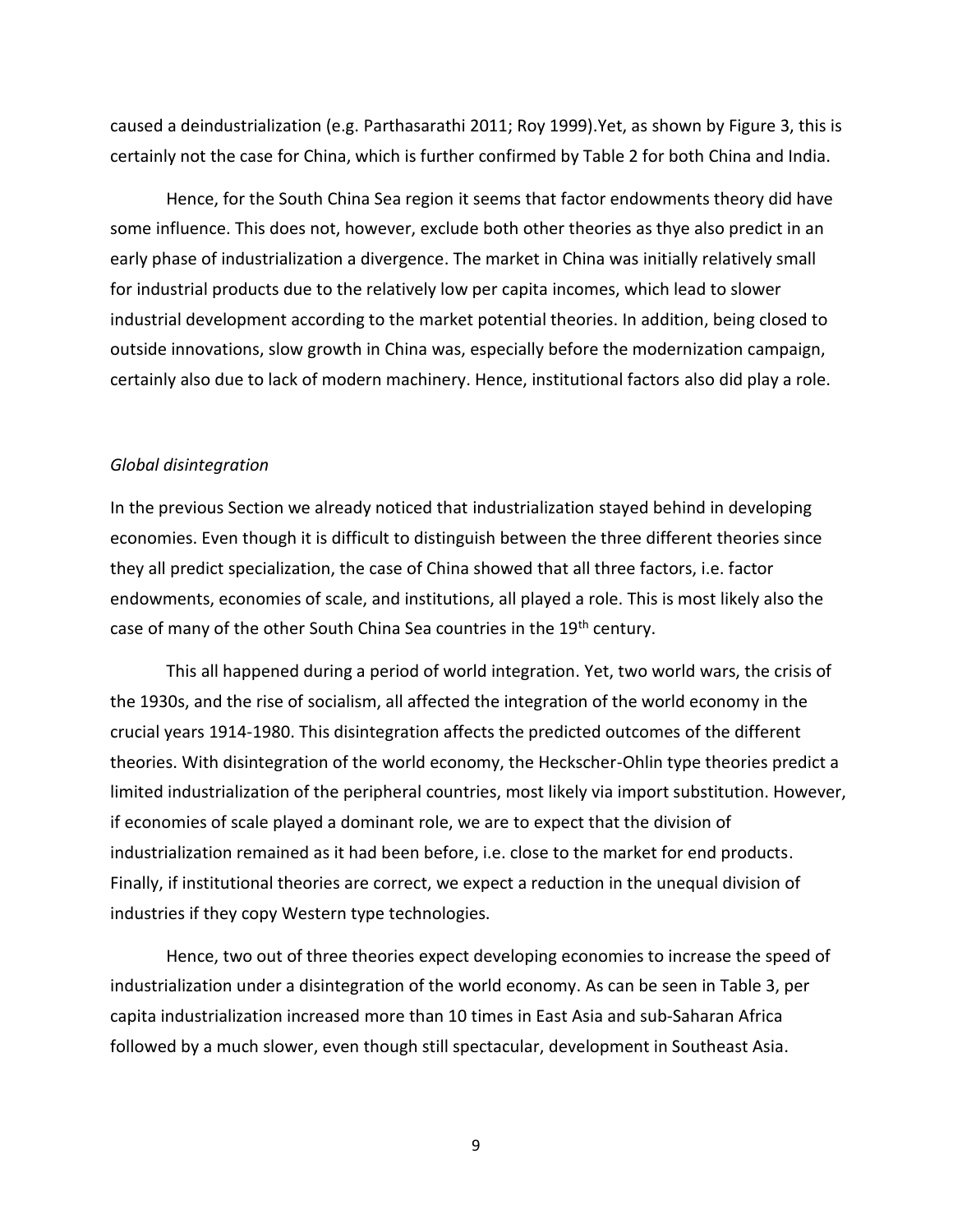|      | East Asia | East.<br>Europe<br>and form.<br>SU | Latin<br>America<br>and Carib. | <b>MENA</b> | South and<br>South-East<br>Asia | Sub-<br>Saharan<br>Africa | W. Europe | W.<br>Offshoots | World |
|------|-----------|------------------------------------|--------------------------------|-------------|---------------------------------|---------------------------|-----------|-----------------|-------|
| 1850 | 28        | 12                                 | 92                             |             | 20                              |                           | 333       | 382             | 77    |
|      |           |                                    |                                |             |                                 |                           |           |                 |       |
| 1880 | 32        | 30                                 | 125                            |             | 25                              |                           | 607       | 837             | 151   |
| 1890 | 29        | 39                                 | 213                            | 32          | 26                              |                           | 679       | 1,092           | 182   |
| 1900 | 30        | 54                                 | 325                            | 55          | 30                              |                           | 820       | 1,354           | 233   |
| 1910 | 35        | 66                                 | 430                            | 105         | 34                              | 36                        | 1,004     | 1,804           | 303   |
| 1920 | 49        | 51                                 | 381                            | 141         | 33                              | 60                        | 924       | 2,173           | 321   |
| 1930 | 60        | 100                                | 513                            | 207         | 43                              | 119                       | 1,323     | 2,489           | 418   |
| 1940 | 97        | 153                                | 498                            | 294         | 45                              | 96                        | 1,393     | 2,712           | 455   |
| 1950 | 61        | 190                                | 527                            | 443         | 39                              | 111                       | 1,749     | 4,139           | 601   |
| 1960 | 213       | 421                                | 700                            | 778         | 54                              | 191                       | 2,995     | 4,837           | 855   |
| 1970 | 546       | 818                                | 936                            | 1,375       | 75                              | 266                       | 4,858     | 7,008           | 1,287 |
| 1980 | 779       | 1,298                              | 1,296                          | 1,670       | 116                             | 279                       | 5,826     | 7,086           | 1,443 |
| 1990 | 1,107     | 1,529                              | 1,249                          | 1,316       | 166                             | 241                       | 6,733     | 7,708           | 1,548 |
| 2000 | 1,369     | 1,077                              | 1,428                          | 1,545       | 244                             | 227                       | 7,536     | 9,057           | 1,691 |
| 2010 | 2,267     | 1,881                              | 1,693                          | 2,090       | 384                             | 298                       | 7,822     | 8,889           | 2,029 |
|      |           |                                    |                                |             |                                 |                           |           |                 |       |

# **Table 3.** Industrialisation per capita (2005 Intl. US dollars)

Hence, it I clear that either the factor endowments theories which predicts import substitution, or the institutional theories which predict copying of modern technologies dominate in this

**Figure 4.** Shares of industrial output by world region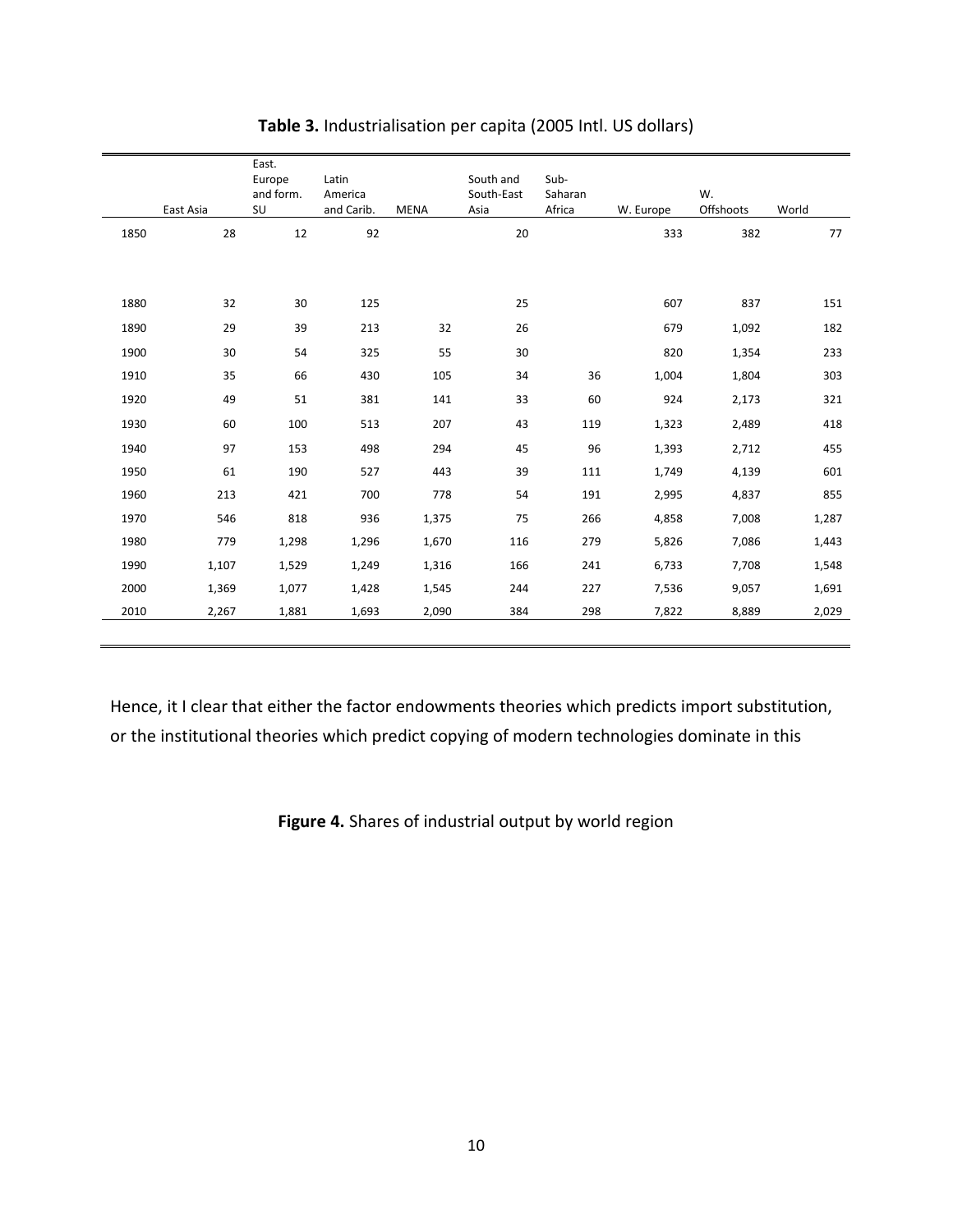

period.

The modernization of the industrial capital stock is difficult to quantify. Nevertheless, as already briefly pointed out in the previous Section, during the transition of 19<sup>th</sup> and 20<sup>th</sup> centuries, the Qing government started to introduce some advanced technologies and machines from the West and Japan to modernize China's handicraft manufacture. This was continued by the Republic of China's machines or technologies policies. Till the 1930s, the most successful modernized sectors concentrated on silk reeling and the coal and iron mining sectors. As Ma (2004) showed, local officials founded China's first modern sericultural institute in Hangzhou, Zhejiang province. By 1934, the government founded a national level sericultural research and improvement organization. In the meantime, modern reel factories diffused from Shanghai to the whole Yangtze Delta. Following the developments in the reeling industry, both the coal and iron sectors started to modernize country-wide after 1910. The *General statement* 

**Figure 5.** Share of machine and handcraft in both coal and iron sectors between 1912 and 1933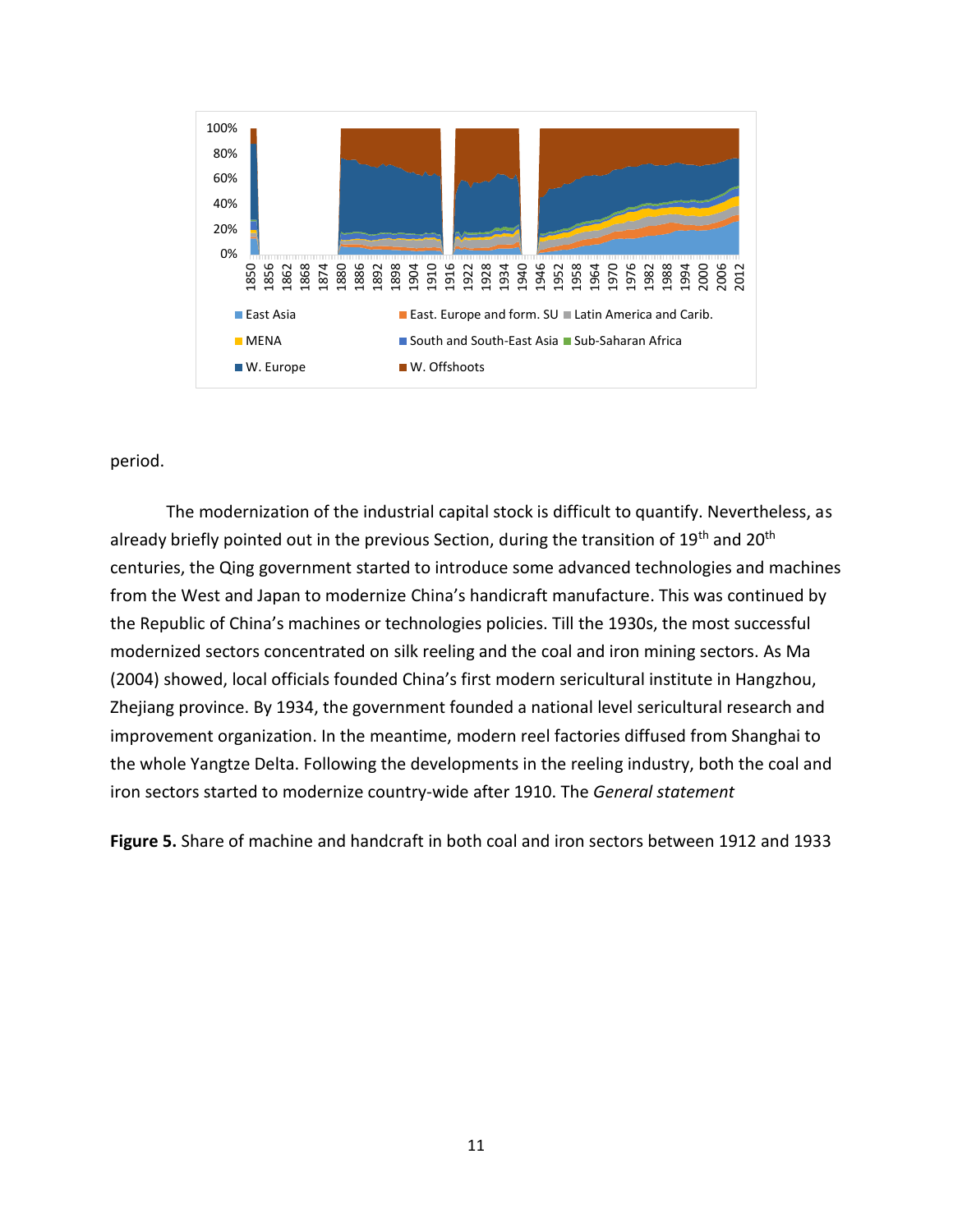

*Source:* Ding Wenjiang (1921), Hsieh, C. Y. (1926), Hou Defeng(1929).

*on the mining industry, Issue 1-3* published by Geological Survey institute in Ministry of Agriculture and Commerce in Republican China describes the annual share of machine mining, which represented the modernized trend in both coal and iron sectors. (see Figure 5)

Hence, it is clear that modernization occurred in Southeast Asia. But also government industrial policy was strengthened. Initially until about 1957, China witness mass rise of heavy industry due to forced industrialization which is a clear example of import substitution by increasing capital availability with China itself. Yet, this policy changed in the 1970s with a focus on light industries serving also other economic sectors outside industry. This put China again on the road to world specialization or, as phrased by Wu (2002), brings it back to its comparative advantage.

# *Reglobalisation*

Since the 1980s we gain witness an integration of the world economy which, in the case of China, has led to a partial move away from import substitution and towards its comparative advantage. According to the factor endowments theory, this "comparative advantage" would still be light industries, raw materials, and labour intensive, low value added, production more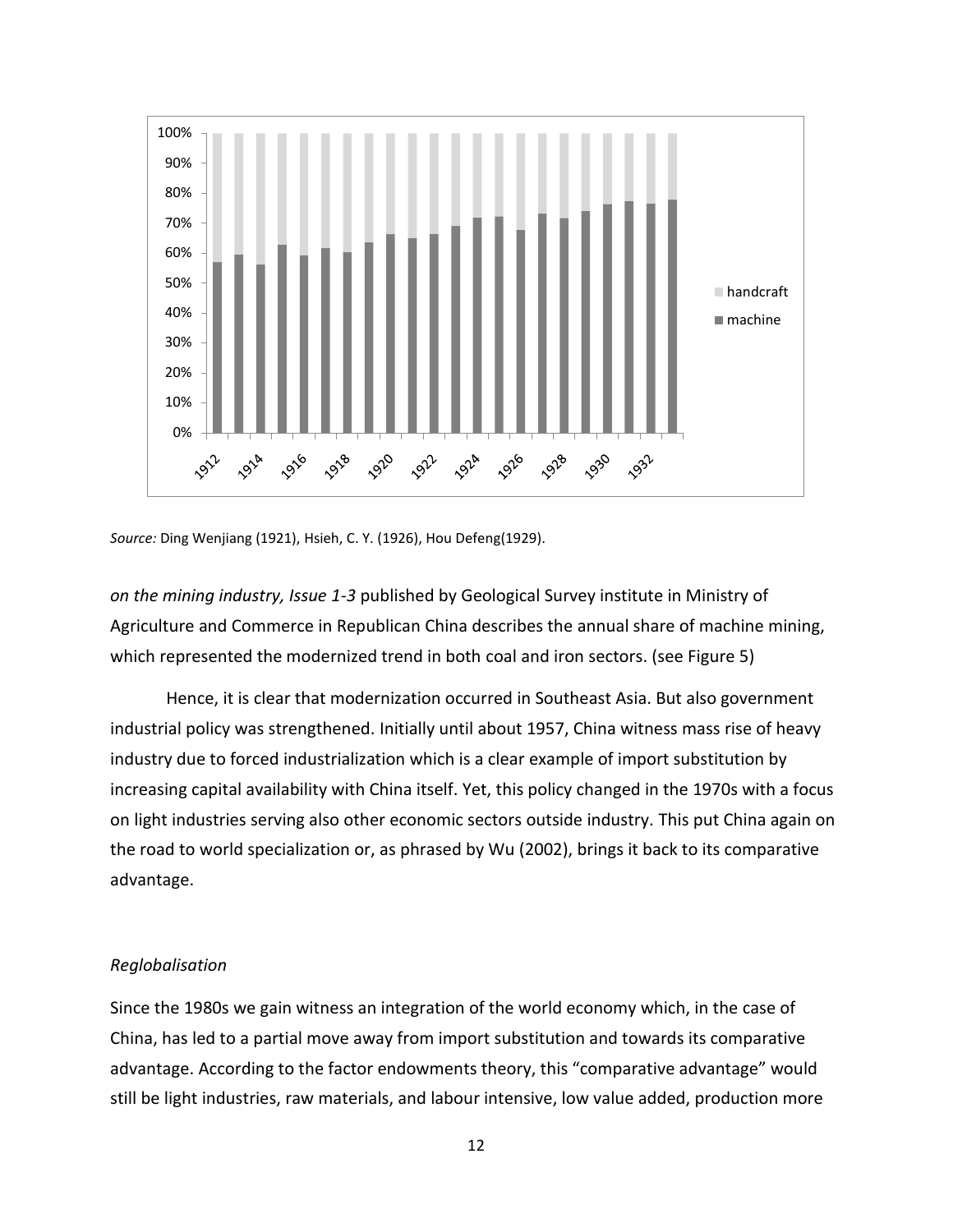generally. Yet, the economies of scale theories predict that, due to the past period of fast growth, we should now witness a bigger market and, hence, faster industrialization. Some similar prediction is also made by the institution hypothesis which claims that new technologies can be introduced which increases the value added in industry.

Hence, two out of three theories predict a further catch-up, while one predicts a regression of the share of industries in developing economies making it a priori impossible to

|      |                |                               |                                          |            | <b>British</b> |         |         |  |  |
|------|----------------|-------------------------------|------------------------------------------|------------|----------------|---------|---------|--|--|
|      | <b>Britain</b> |                               | Germany                                  | <b>USA</b> | India          | China   | Peru    |  |  |
|      |                |                               | Industry per capita (2005 Intl. Dollars) |            |                |         |         |  |  |
| 1950 |                | 3,365.9                       | 1,625.7                                  | 4,511.2    | 24.6           | 7.9     | 350.1   |  |  |
| 1960 |                | 4,262.7                       | 3,997.4                                  | 5,205.8    | 36.0           | 24.8    | 491.0   |  |  |
| 1970 |                | 5,561.1                       | 6,533.3                                  | 7,267.7    | 49.3           | 32.6    | 635.0   |  |  |
| 1980 |                | 5,859.0                       | 7,720.8                                  | 6,957.2    | 59.8           | 67.6    | 740.0   |  |  |
| 1990 |                | 7,201.6                       | 8,445.8                                  | 7,654.1    | 89.7           | 165.2   | 548.4   |  |  |
| 2000 |                | 8,262.2                       | 8,511.0                                  | 9,147.4    | 131.8          | 496.4   | 700.9   |  |  |
| 2010 |                | 8,634.0                       | 9,418.2                                  | 8,806.7    | 240.7          | 1,404.6 | 1,181.5 |  |  |
|      |                | share world industrial output |                                          |            |                |         |         |  |  |
| 1950 |                | 10.4%                         | 6.9%                                     | 45.2%      | 0.7%           | 0.3%    | 0.2%    |  |  |
| 1960 |                | 8.1%                          | 10.6%                                    | 35.4%      | 0.8%           | 0.6%    | 0.2%    |  |  |
| 1970 |                | 6.0%                          | 9.9%                                     | 30.1%      | 0.7%           | 0.6%    | 0.2%    |  |  |
| 1980 |                | 4.8%                          | 8.7%                                     | 23.8%      | 0.8%           | 1.0%    | 0.2%    |  |  |
| 1990 |                | 4.8%                          | 7.9%                                     | 23.2%      | 1.2%           | 2.3%    | 0.1%    |  |  |
| 2000 |                | 4.6%                          | 6.5%                                     | 24.8%      | 1.7%           | 5.9%    | 0.2%    |  |  |
| 2010 |                | 3.8%                          | 5.5%                                     | 20.0%      | 2.7%           | 13.4%   | 0.2%    |  |  |
|      |                |                               |                                          |            |                |         |         |  |  |

**Table 4.** Per capita industrial output and world shares in selected countries, 1950-2010

determine trends in world industrialization. Yet, from Figure 1 it is clear that the fast increase in industrialization that characterized the developing world between 1910 and 1980 came to an end in the 1980s. Obviously, this does not mean that industrialization as such came to an end, but rather the fast pace that characterized countries before the 1980s.

This seems to indicate that Heckscher Ohlin type forces dominated. Indeed, the transfer of technologies to developing economies does not seem to be big. Rather, even if transfer of capital intensive technologies took place, it basically establishes capital intensive production in a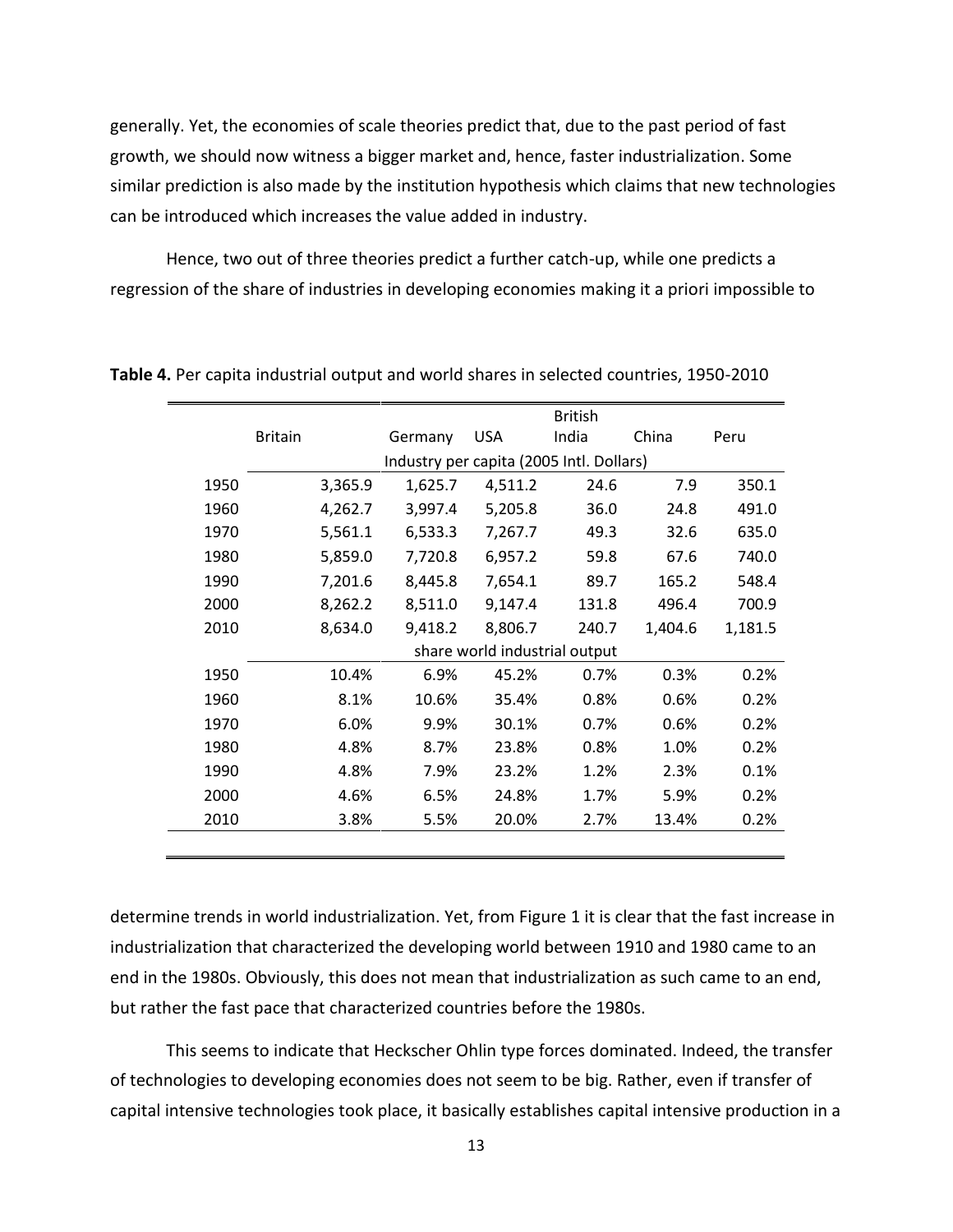country that is short of capital and abundant in raw labour. The consequence is that there are is only a very small share of workers active in these high value added industries creating a dual economic structure with a prosperous modern sector and a poor traditional one (Thormann 1979). Likewise transportation costs do not seem to have changed much over the past years for shipping, while airfreight costs have declined substantially (Behar and Venables 2010) removing those two positive forces for Third World industrialization.

Yet, one important exception exist, i.e. East Asia which started to industrialize strongly from the 2000s onwards. Obviously, this region is dominated by China that made up no less than 50% of the industrial output of that region in the 2000s. China experienced truly remarkable growth rates after the reform period of 1978. Even though most would agree that capital investments and the number of workers were important, an IMF team found that most of the growth was caused by increased productivity (Hu and Khan 1997). Even though it was not necessarily modern technologies that improved, the reforms increased efficiency incentives for both agricultural and business enterprises. Indeed, as shown in Table 4, at the start of the reform period, China was still well behind most other countries in terms of industry per capita. Hence, there was much room for improvement.

# **3. Conclusion**

In this paper we made a first attempt to recalculate the role of industrialization in the South China Sea region in a world perspective. For the period 1810-1914, which is called the period of the "Great Specialization", we find fast industrial growth in developed countries and slower growth in developing economies. The latter was mainly driven by mining and low value added manufacturing. Hence, whereas the Western countries specialized in high value added activities, cheap labour and abundant raw materials led the developing countries to specialize in low value added activities.

In the period 1914-1980, the world economy disintegrated because of two world wars, the crises of the 1930s and the expansion of socialism block. This led countries to forcibly industrialize, or, in other causes, focus on import substitution. But in any case, this trend reversed again in the 1980s and we witness yet another move towards specialization in the world as a whole.

#### **Sources**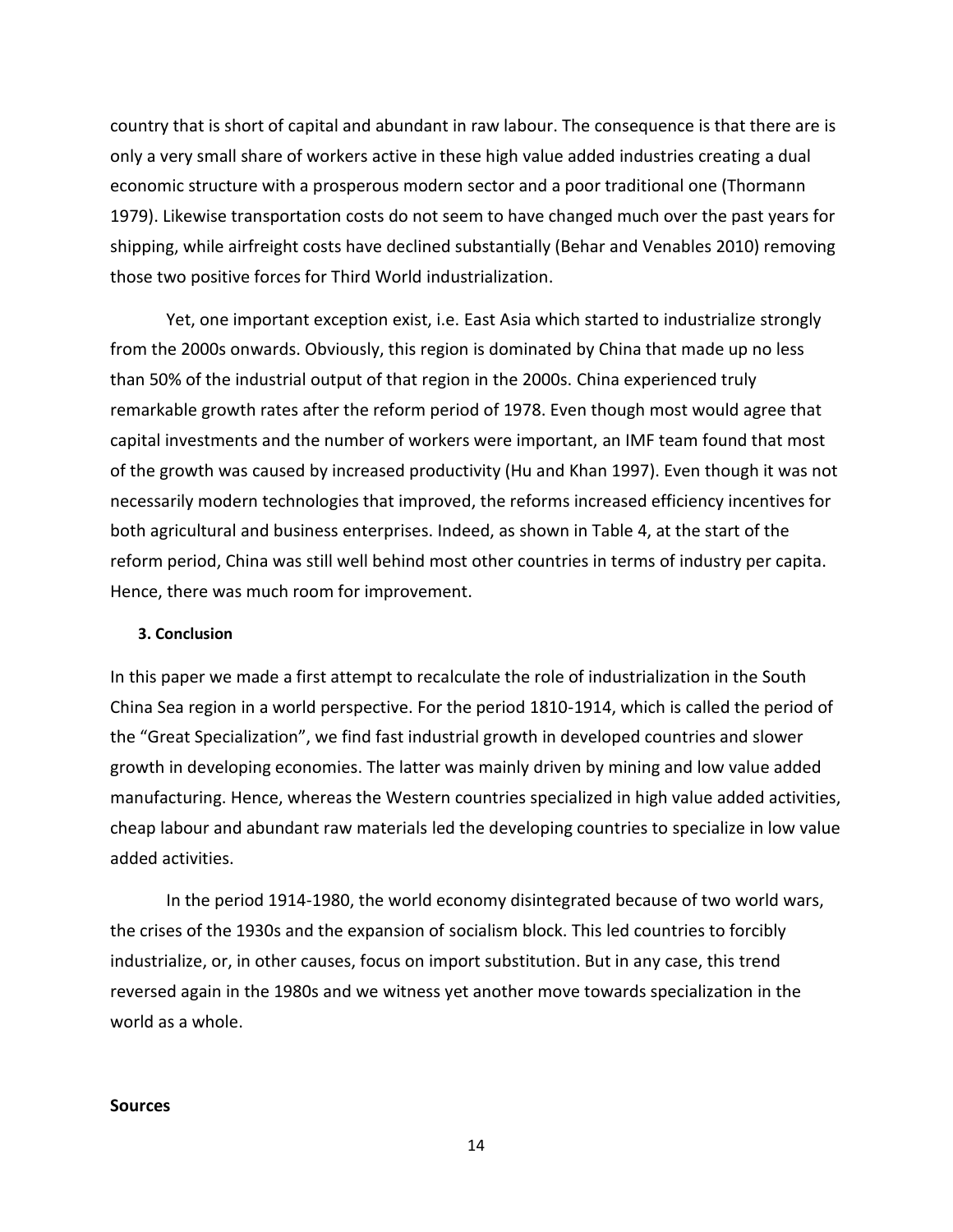- Broadberry, Steve, Bruce Campbell, Alex Klein, Mark Overton, and Bas van Leeuwen (2014), *British GDP ca. 1270-1870* , Cambridge University Press (forthcoming end 2014).
- Bonino, Nicolas, Carolina Roman, and Henry Willebald (2012), 'Pib y estructuraproductiva en Uruguay (1870-2011): Revision de series historicas y discusion metodologica,' Instituto de Economia, Serie documentos de Trabajo DT 05/12, 2012.
- Braun, Juan, Matías Braun, Ignacio Briones, and José Díaz, "Economía Chilena 1810-1995: Estadísticas Históricas", Instituto de Economía - Pontifica Universidad Católica de Chile, Documento de Trabajo No. 187, January, 2000.
- Bruno, Luis, Las cuentas nacionales del Peru, 1700-2012
- Conde (1997), *La economía argentina en el largo plazo (siglos XIX y XX)*. Editorial Sudamericana, Buenos Aires.
- Ding Wenjiang (1921): *General statement on the mining industry, Issue 1*, Beijing: Geological Survey institute in Ministry of Agriculture and Commerce.
- Eckstein, Alexander, (1955), 'National income and capital formation in Hungary, 1900-1950,' S. Kuznets (ed.), Review of Income and Wealth, Series V, International Association for Research in Income and Wealth, London, 152-223.
- Eng, Pierre van der (2010) 'The sources of long-term economic growth in Indonesia, 1880–2008', Explorations in Economic History, Vol. 47, pp. 294-309
- Eng, Piere van der, 'The Real Domestic Product of Indonesia, 1880-1989,' Explorations in Economic History, Vol. 28 (3) 1992, 343-373.
- Guanyuan(2011):An Estimate of Production Value in China Manufacturing Industry in 1910s: an evalution and revsion of " Statistical Tables of Agriculture and Commerce", *China Review of Political Economy*, Vol.2 No. 4, pp 121-144.
- Heston, A. (1983), "National Income", in Kumar, Dharma and Raychaudhuri, Tapan, The Cambridge Economic History of India, Volume 2: c. 1757 - c. 1970, Cambridge University Press.
- Hjerppe, Riitta, The Finnish Economy 1860-1985: Growth and Structural Change, Bank of Finland Publications, Studies on Finland's Economic Growth XIII, Helsinki, 1989.
- Hsieh, C. Y. (1926): *General statement on the mining industry, Issue 2*, Beijing: Geological Survey institute in Ministry of Agriculture and Commerce.
- Hou Defeng(1929): *General statement on the mining industry, Issue 3*, Beijing: Geological Survey =nstitute in Ministry of Agriculture and Commerce.
- Maddison, A., and Wu, H. (2008), 'Measuring China's Economic Performance', *World Economics*, 9 (2), pp. 13-44.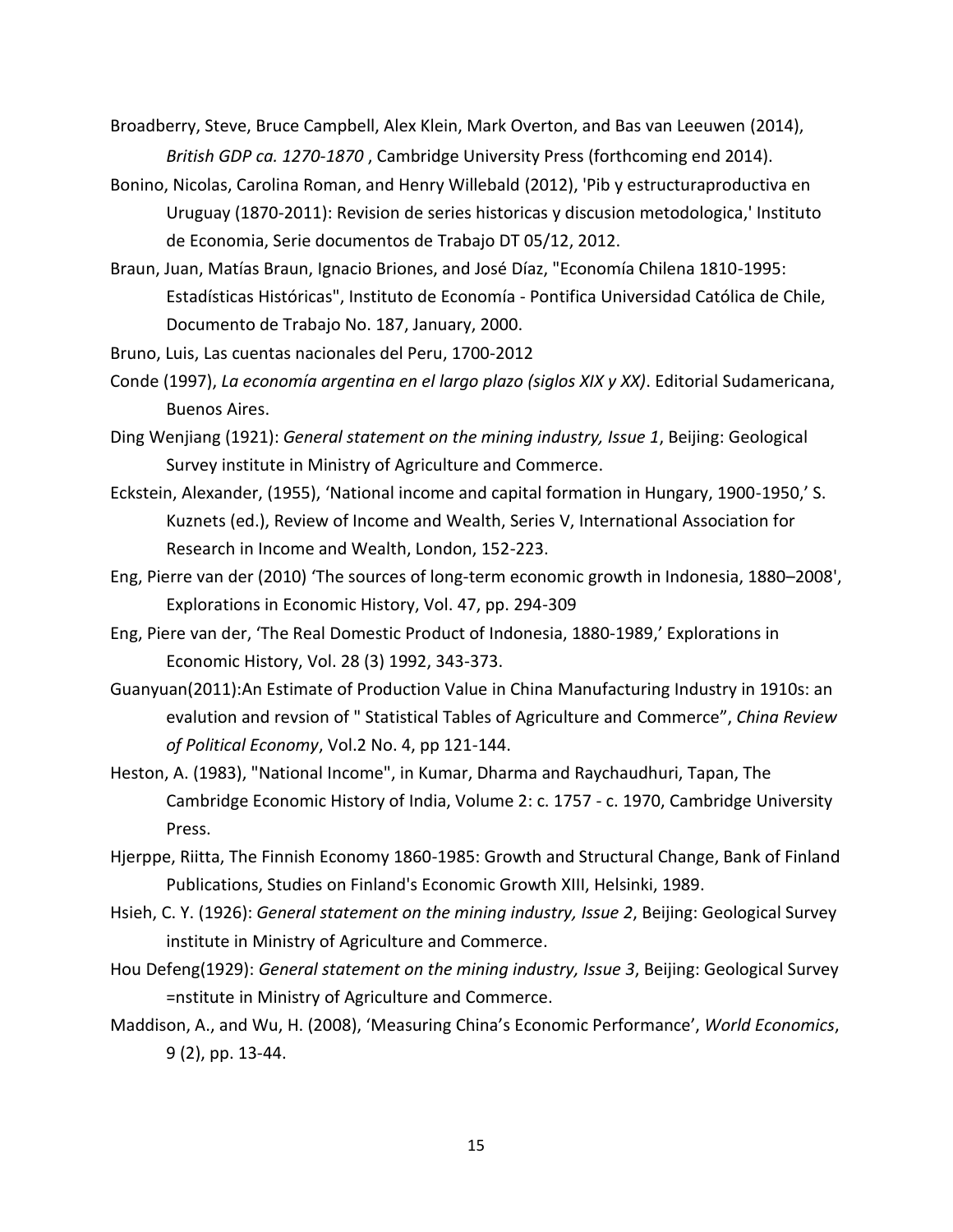- Mitchell, B.R. (2007a), *International Historical Statistics: Africa, Asia & Oceania, 1750-2005*, 5th edition, Basingstoke [etc.] : Palgrave Macmillan.
- Mitchell, B.R. (2007b), *International Historical Statistics: Europe 1750-2005*, 6th edition, Basingstoke [etc.] : Palgrave Macmillan.
- Mitchell, B.R. (2007c), *International Historical Statistics: The Americas 1750-2005*, 6th edition, Basingstoke [etc.] : Palgrave Macmillan.
- National accounts statistics of the United Nations [\(https://unstats.un.org/unsd/snaama/introduction.asp\)](https://unstats.un.org/unsd/snaama/introduction.asp).
- Ou,Pao-san(1937): 'Correction of National Income of China,1933', *Social Science Journal*,No.2,pp95-153.
- Ou,Pao-san(1947): 'National income of China,1933,1936 and 1946' ,*Social Science Journal*,No.2,pp12-30.
- Peng, Zheyi(1957),*Materials for early modern Chinese craft history,1840-1949*,vol.1-2, Beijing: Sanlian Press.
- Roy, Bina (1996), *An analysis of long term growth of national income and capital formation in India, 1850-51 to 1950-51*, Calcutta: Firma KLM private limited.
- Shi Zhihong, Xuyi, Ni Yuping and Bas van Leeuwen(2014): *Chinese national income,ca.1661-1933*, presented in Venice workshop in May.
- Schulze, M. S. (2000). Patterns of growth and stagnation in the late nineteenth century Habsburg economy. European Review of Economic History 4, pp. 311–40.
- Sivasubramonian, S. (2000), *The National Income of India in the Twentieth Century*, New Delhi: Oxford University Press.
- Statistics Branch in Ministry of Agriculture and Commerce (1914): *the First Statistics of Agriculture and Commerce in Republican China*, Beijing: Zhonghua Press.
- Statistics Branch in Ministry of Agriculture and Commerce (1915): *the Second Statistics of Agriculture and Commerce in Republican China*, Beijing: Zhonghua Press.
- Statistics Branch in Ministry of Agriculture and Commerce (1916): *the Third Statistics of Agriculture and Commerce in Republican China*, Beijing: Zhonghua Press.
- Statistics Branch in Ministry of Agriculture and Commerce (1918): *the Forth Statistics of Agriculture and Commerce in Republican China*, Beijing: Zhonghua Press.
- Statistics Branch in Ministry of Agriculture and Commerce (1919): *the Fifth Statistics of Agriculture and Commerce in Republican China*, Beijing: Zhonghua Press.
- Statistics Branch in Ministry of Agriculture and Commerce (1920): *the Sixth Statistics of Agriculture and Commerce in Republican China,* printed.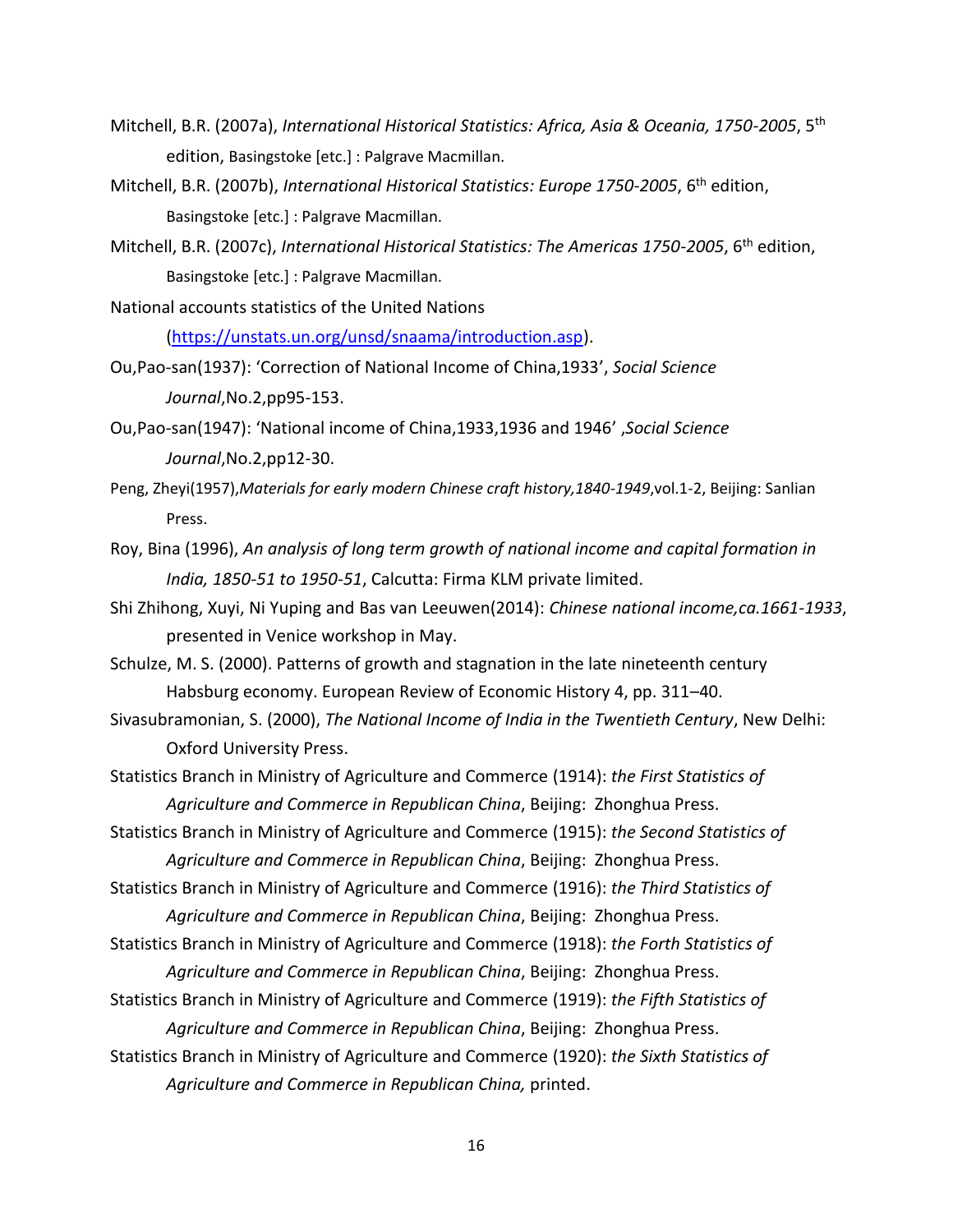- Statistics Branch in Ministry of Agriculture and Commerce (1922)*: The Seventh Statistics of Agriculture and Commerce in Republican China,* printed.
- Statistics Branch in Ministry of Agriculture and Commerce (1923)*: The Eighth Statistics of Agriculture and Commerce in Republican China,* printed.
- Statistics Branch in Ministry of Agriculture and Commerce (1924)*: The ninth Statistics of Agriculture and Commerce in Republican China and the Tenth Statistics of Agriculture and Commerce in Republican China,* printed.

United Nations, *UN Statistical Yearbook,* various issues.

United Nations, *Yearbook of National Accounts,* variopus issues.

- Xu Xingwu(1990): *History of Reel Industry in Modern China*, Shanghai: Shanghai People Press.
- Xu Xingwu(1992): *History of handcraft Cotton Textile in Jiangnan*, Shanghai: Shanghai Social Science Society Press.
- Zanden, Jan Luiten van (2002), 'Economic growth in Java 1815-1939. The reconstruction of the historical national accounts of a colonial economy,' 2002.
- Zanden, Jan Luiten van and Bas van Leeuwen, 'Persistent but not consistent: The growth of national income in Holland 1347–1807 ,' *Explorations in Economic History* , Vol. 49 (2) 2012, pp. 119-130.
- Zhang zhipeng (2014): *A Quantitative Study of The Mining Industry in Modern China, 1850~1933: The Example of Coal and Iron*, Master dissertation in Guangxi Normal University.

# **References**

- Acemoglu, D. and Robinson, J. (2012): *Why Nations Fail: The Origins of Power, Prosperity, and Poverty*, New York: Crown Business.
- Allen, Robert C. (2011): *Global Economic History: A Very Short Introduction*. Oxford: Oxford University Press.
- Allen, R.C. (2009):*The British Industrial Revolution in a global perspective,* Cambridge: Cambridge University Press.
- Bairoch, Paul (1982): 'International Industrialization Levels from 1750 to 1980', *Journal of European Economic History* Vol.11(1) - Vol.11(2),pp.269–333.
- Behar, Alberto, and Anthony J. Venables (2010), 'Transport cost and international trade,' Oxford, *Department of Economics Discussion Paper Series No. 488*.
- Broadberry, S. and Campbell, B. (2009), 'GDP per capita in Europe, 1300-1850,' presented at the World Economic History Congress Utrecht 2009.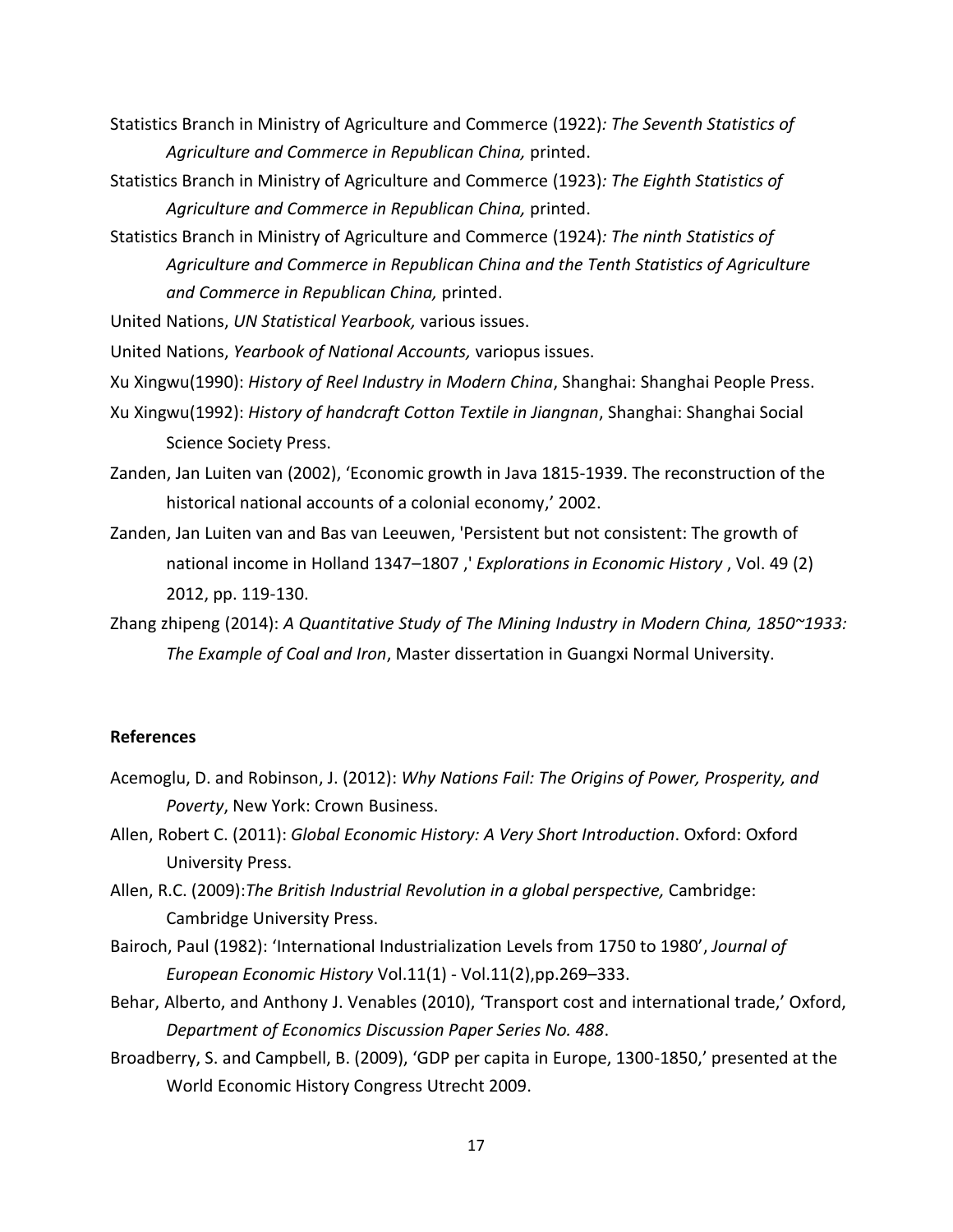- Findlay, R and Kevin H. O'Rourke (2007): *Power and Plenty. Trade, War and the World Economy in the Second Millennium,* Princeton and Oxford: Princeton University Press 2007.
- Freeman, Christopher, and Francisco Louçã(2001): *As Time Goes By: From the Industrial Revolutions to the Information Revolution*. Oxford: Oxford University Press.
- Hall, P.A. and Soskice, D. (eds.) (2001): *Varieties of capitalism; the institutional foundation of comparative advantage,* Oxford: Oxford University Press.
- Helg, R. and Tajoli, L. (2005): 'Patterns of international fragmentation of production and the relative demand for labor', *The North American Journal of Economics and Finance*, Vol. 16 (2), pp. 233-254.
- Henderson, D.J. and Russell, R.R. (2005): 'Human capital and convergence: a production-frontier approach,' *International Economic Review,* Vol. 46 (4) pp. 1167-1205
- Hu, Zuliu and MoHsin S. Khan (1997):'Why is China growing so fast?' *Economic Issues,* Vol, 8, pp. 1-10.
- Krugman, P. and Venables, A. J. (1995): 'Globalization and the Inequality of Nations,' *Quarterly Journal of Economics*, Vol. 110 (4), pp. 857–80.
- Ma, Debin (2004): 'Why Japan, Not China, Was the First to Develop in East Asia: Lessons from Sericulture, 1850-1937,' *Economic Development and cultural Change,* Vol. 52 (2), pp. 369-394.
- McCloskey, D. (2010): *Bourgeois Dignity: Why Economics Can't Explain the Modern World*. Chicago: University of Chicago Press.
- Mokyr, J. (2009): *The Enlightened Economy: An Economic History of Britain 1700–1850*. New Haven: Yale University Press.
- Moor, T. de, and Zanden, J.L. van (2010), 'Girl power: the European marriage pattern and labour markets in the North Sea region in the late medieval and early modern period,' *Economic History Review,* Vol. 63 (1), pp. 1-33.
- Parthasarathi, P., Why Europe Grew Rich and Asia did not, Cambridge UP 2011.
- Pomeranz, K., (2000)*:The Great Divergence: China, Europe, and the Making of the Modern World Economy*, Princeton: Princeton University Press.
- Roy, Tirthankar (1999): *Traditional Industry in the Economy of Colonial India*, Cambridge: Cambridge University Press.
- Stearns, Peter N. *The Industrial Revolution in World History*. 4th ed. Boulder, CO: Westview, 2013.
- Thormann, P. (1979). Proposal for a program in appropriate technology, In A. Robinson (Ed.), Appropriate technologies for Third World development, New York: St. Martin's Press, pp. 280-299.